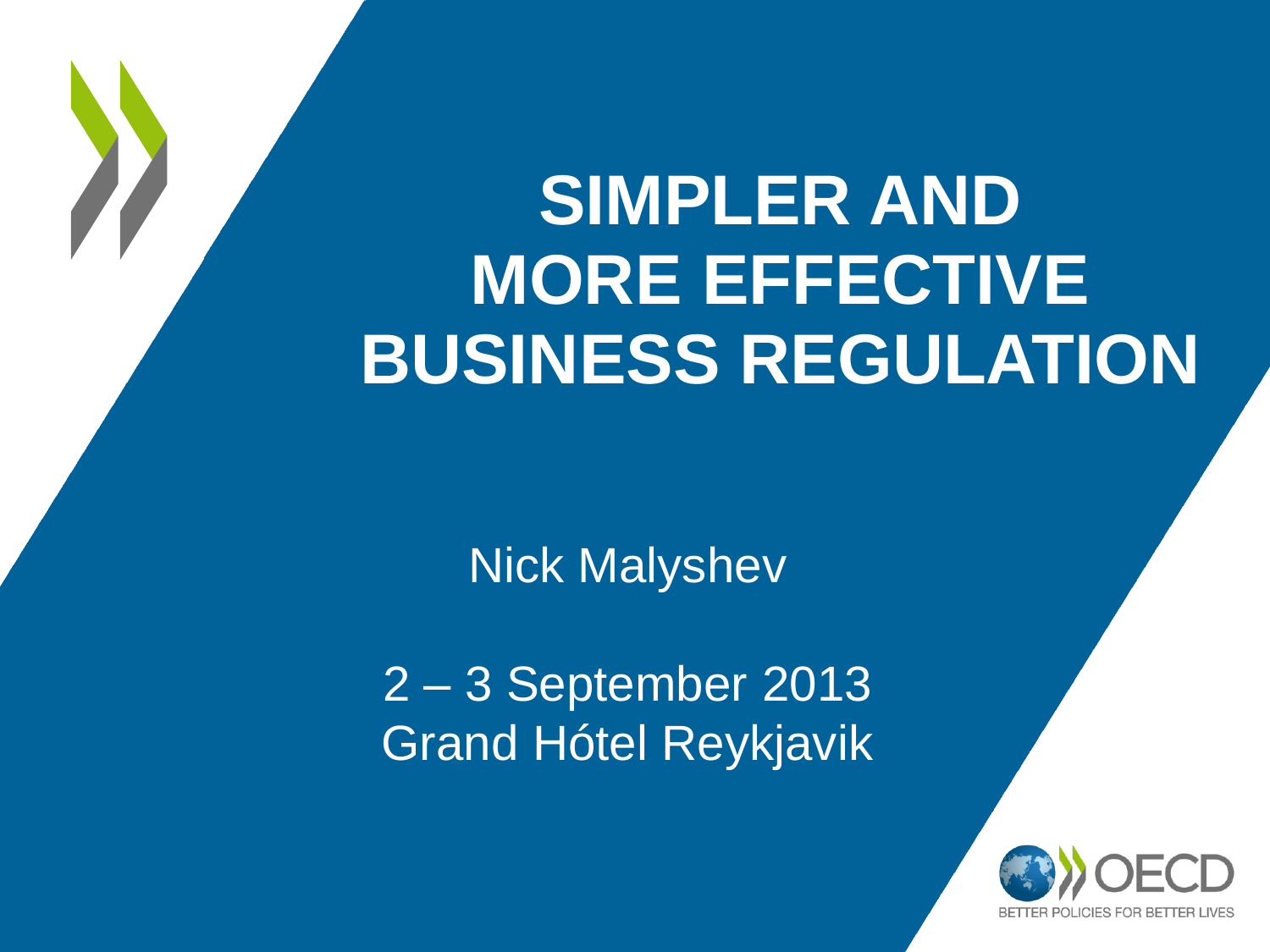## **How to improve regulation: A problem of definition…or of identity?**

- Three core levers for state government to manage economy fiscal, monetary and regulatory policy
- EU Better Regulation, Smart Regulation, Regulatory Fitness
- For others- Deregulation, Regulatory Management, Quality Regulation, Regulatory Governance
- For the OECD *regulatory policy* as a overarching narrative of the implementation of government-wide policies to promote regulatory quality and improvement.
- Over the last few decades, countries have implemented *regulatory reforms* in a wide range of policy areas with a view to raising productivity and economic growth and improving welfare.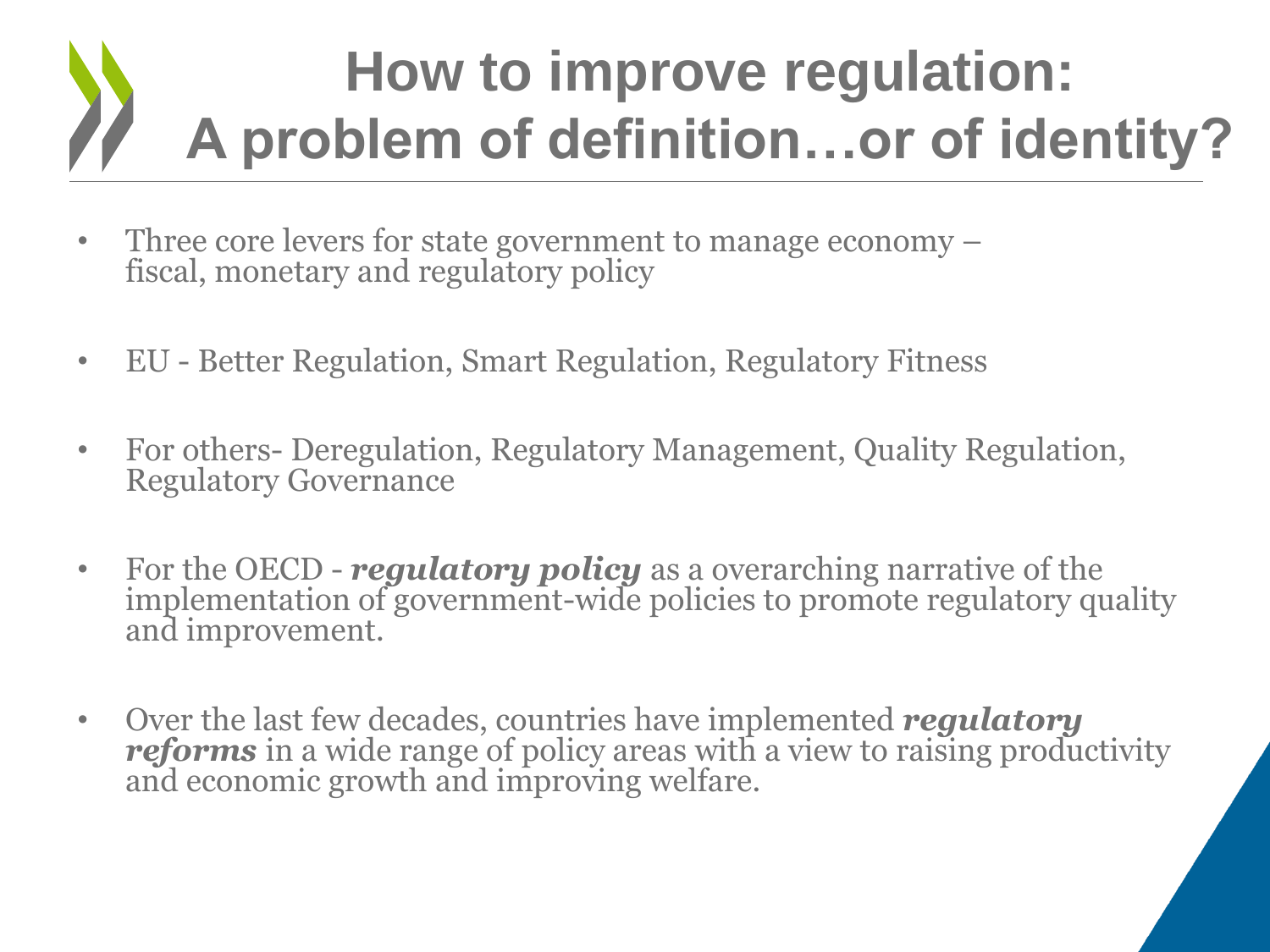#### **What strategies, institutions, tools and processes do countries use?**

| <b>Strategic Approach</b>   | <b>Institutions</b>       | <b>Management Tools</b>                       | <b>Governance</b>                   |
|-----------------------------|---------------------------|-----------------------------------------------|-------------------------------------|
| <b>Policy Statement</b>     | Oversight Body            | <b>Impact Assessment</b>                      | Whole of<br>Government              |
| <b>Political Leadership</b> | Parliaments               | Regulatory<br><b>Alternatives</b>             | National/Sub-<br>national interface |
| <b>Designated Minister</b>  | Advocacy                  | Simplification and<br><b>Burden Reduction</b> | <b>Public and Private</b>           |
|                             | Regulators/<br>Inspectors | <b>Public Consultation</b>                    | International<br>Dimension          |
|                             |                           | <b>Ex-post Evaluation</b>                     |                                     |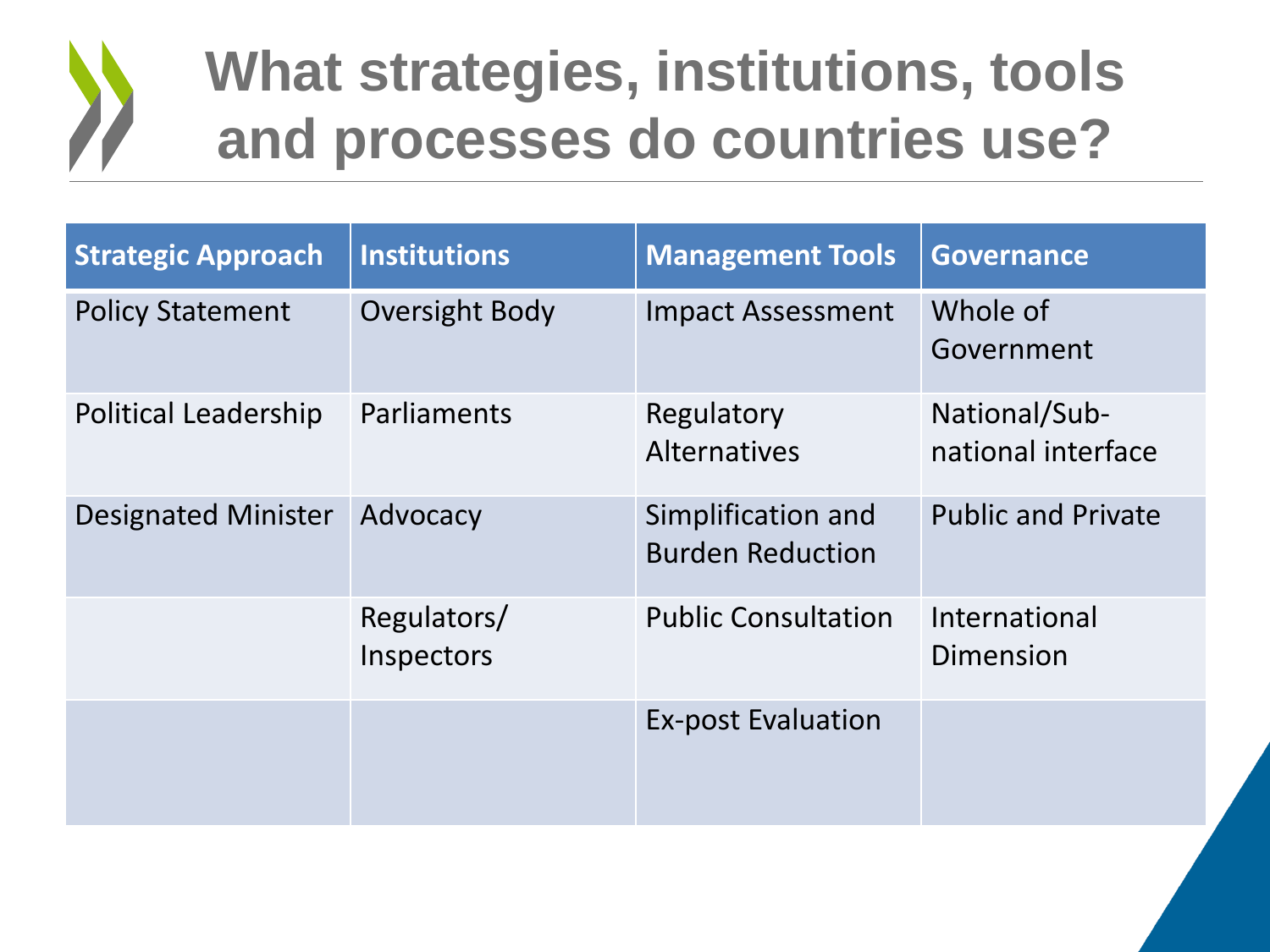# **What are the costs of regulation on business?**

- The administrative cost
	- Primary focus of many regulatory reform efforts and in many cases seen as win/win
- The policy or compliance costs
	- Direct cost on capital, labour and other inputs.
	- 'Business as usual costs'
- Indirect costs of regulations
	- Knock-on effects in other markets, positive & negative
- The benefits of regulation and net impacts
	- Regulations are intended to provide societal benefits which exceed the cost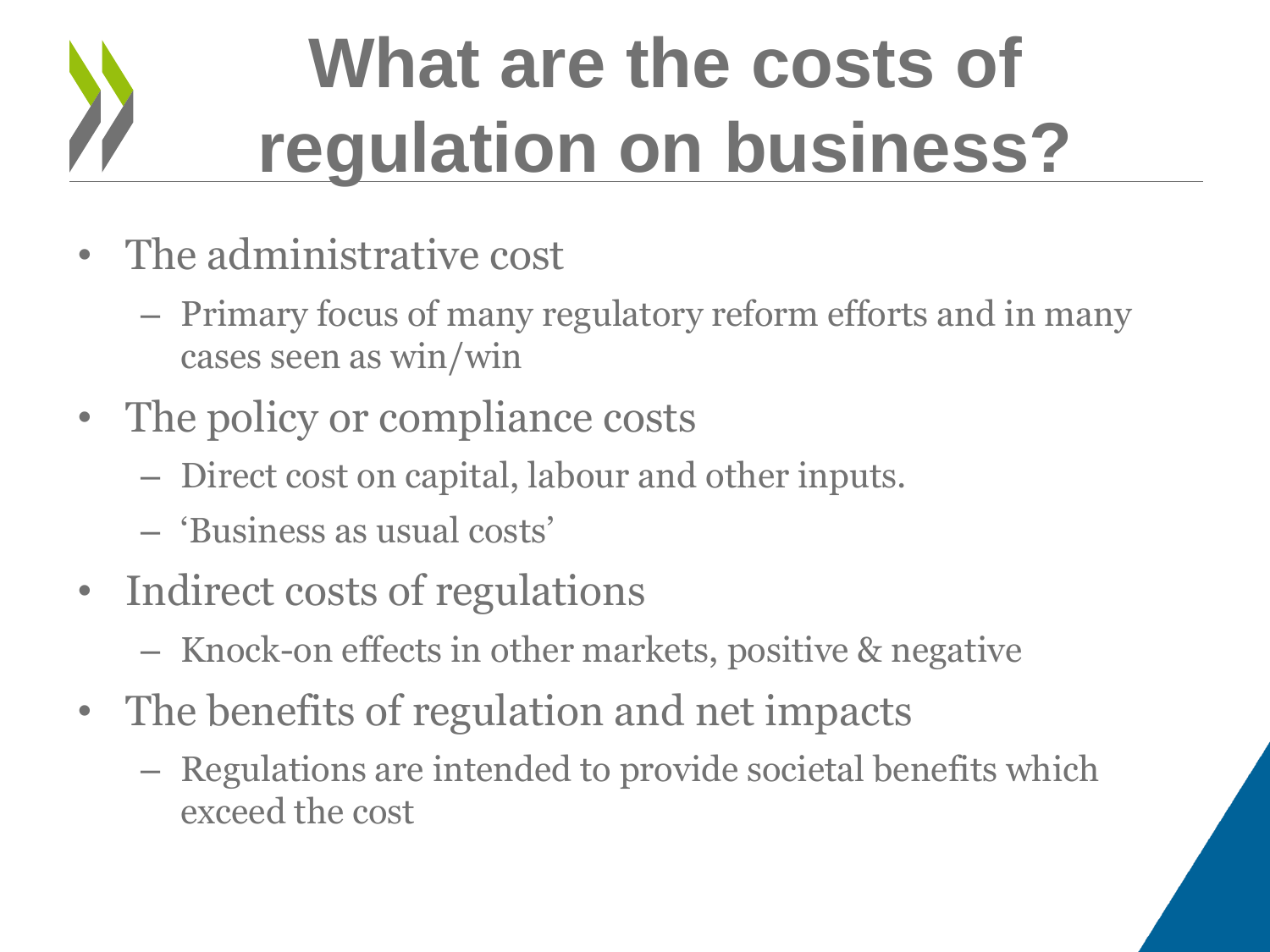# **What is the impact of regulation on business?**

- They can have effects on productivity through the creation of barriers to entry for new firms into markets.
- They can constrain the choice set of entrepreneurs and lead to a misallocation of resources
- They can influence the incentive to invest and innovate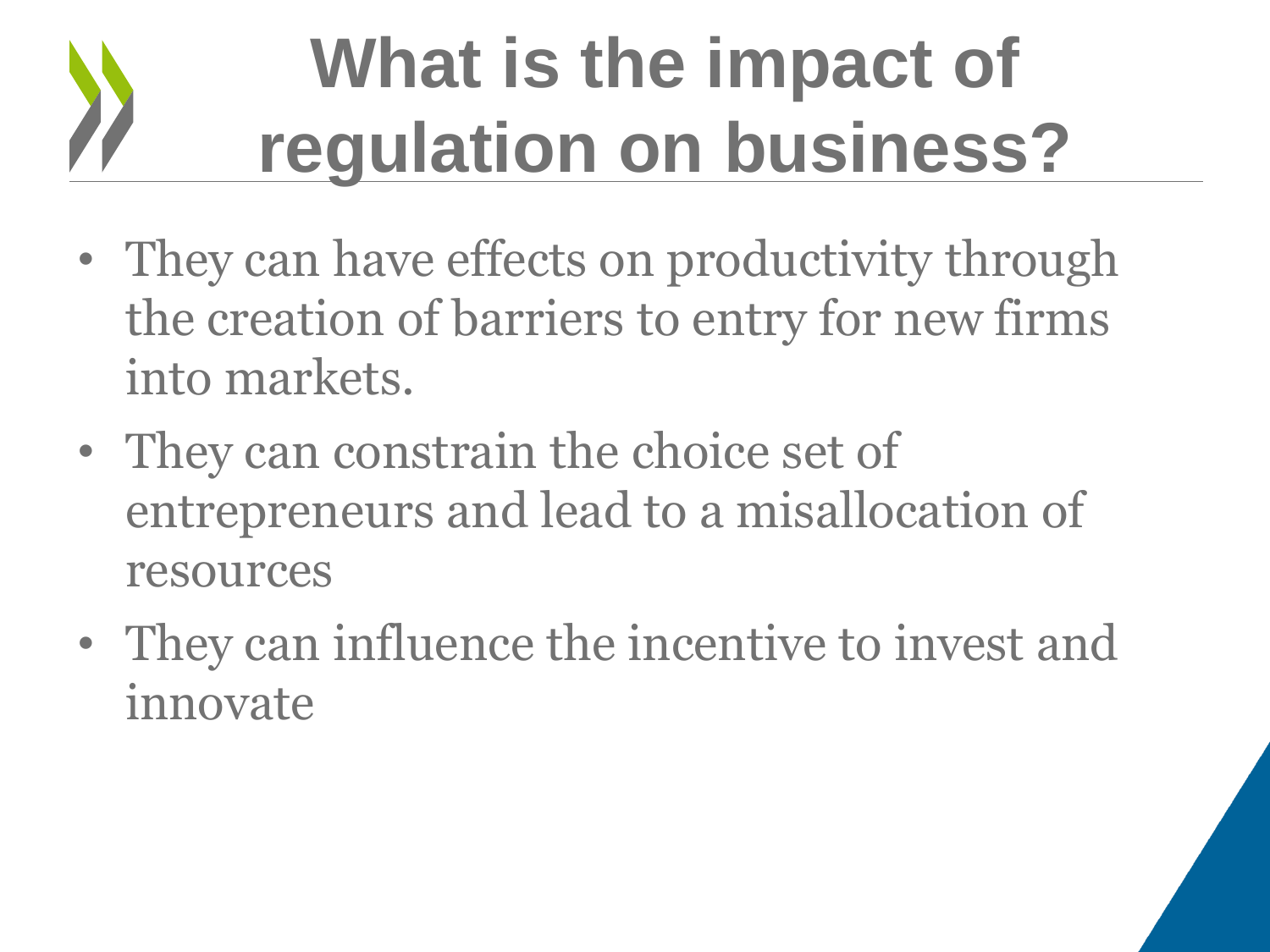# **Where does the burden of regulation really lie?**

- Small vs. large businesses
	- Small business bear a disproportionate share to the burdens of regulation
- Changes in regulation
	- Business perceive changes to existing regulations or new regulations as particularly burdensome
	- Stability in regulatory framework important as it allows effect learning on how to comply
- Do business pass on the higher cost of regulation in the form of higher prices?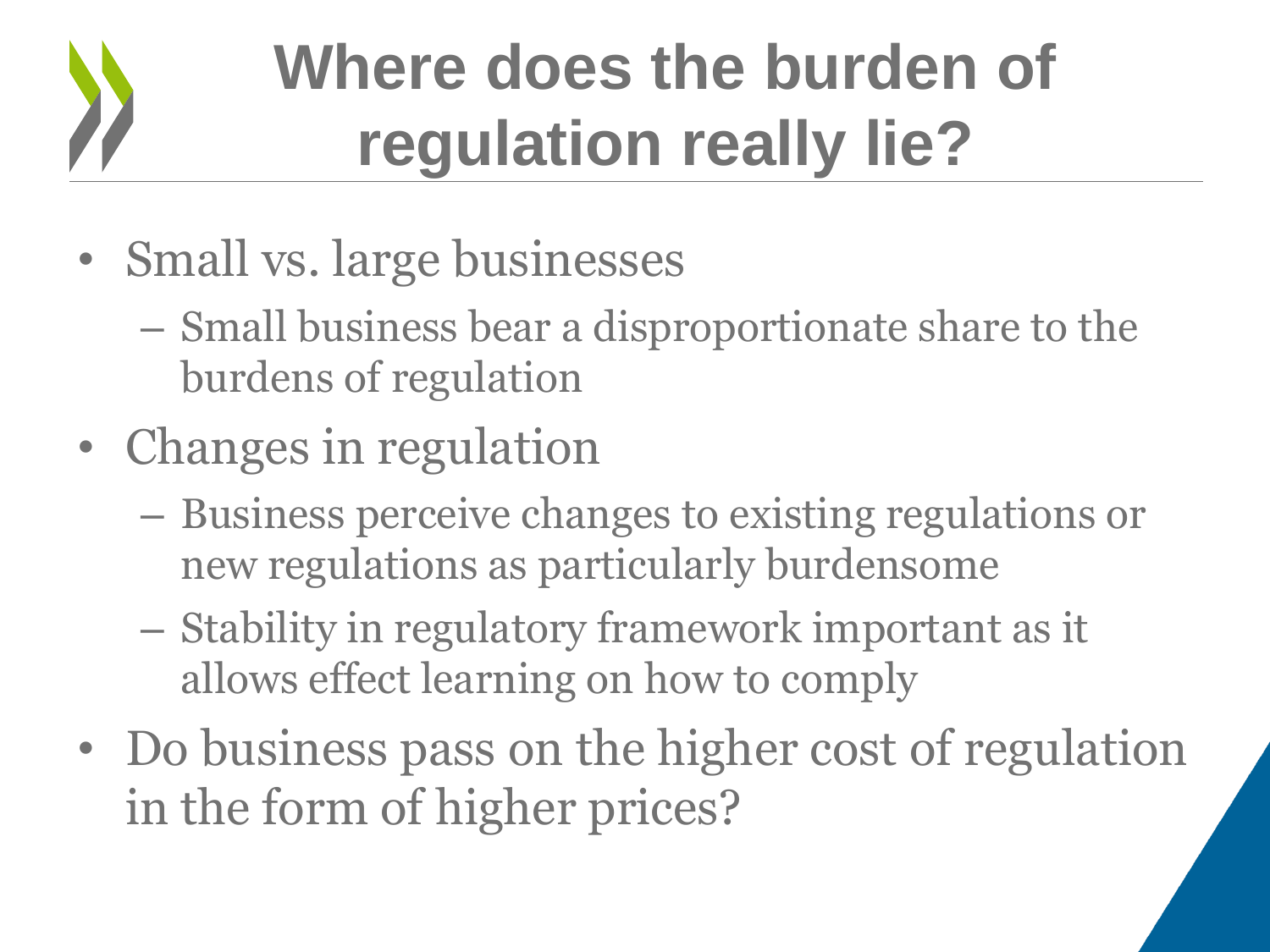## **What is the cost of administrative burdens on Nordic economies?**

- Administrative costs and burden reduction programmes based in use of Standard Cost Model
	- Denmark, from 30.3 billion DKK in 2006 (baseline measurement).
	- Finland, 1.6 billion euro in 2006 (Based on 8 priority areas).
	- Sweden, 96.5 billion SEK Sweden in 2006 (Baseline measurement).
	- Norway, 54 billion NOK in 2006. (Baseline measurement).

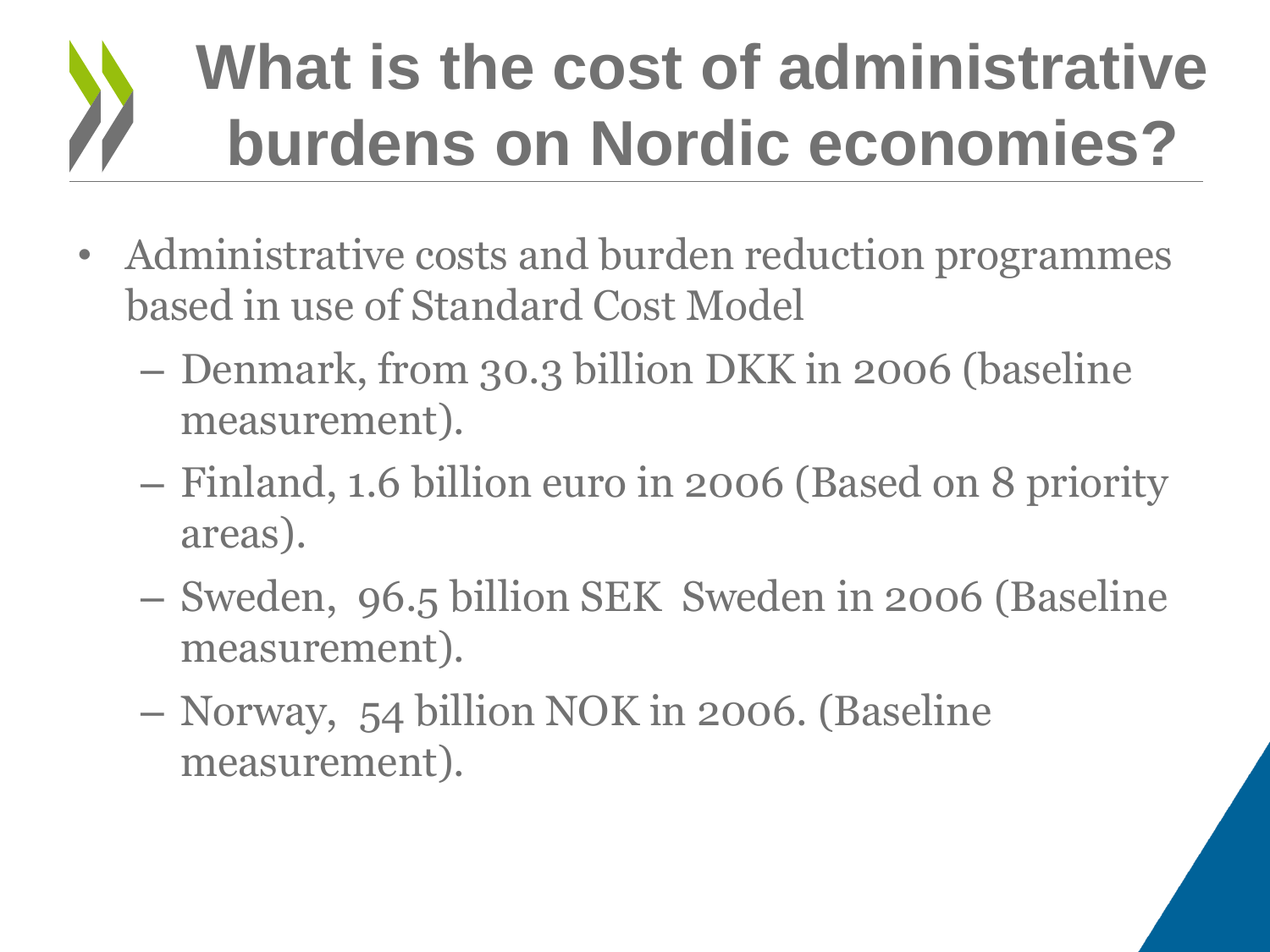## **What other efforts are OECD counties employing to reduce regulatory costs?**

- Rules for regulatory expenditures
	- One-in one-out, regulatory moritoria, regulatory budgets
- Broaden scope of reduction programmes
	- Use quantification cautiously, focus on qualitative methods
- Integrate e-government initiatives with process reengineering, one-stop-shops and other programmes
- Broaden and widen simplification projects through codification and consolidation
	- Evaluate simplification programmes for their "value for money"
- Systematically review existing regulation
	- Consider both costs and benefits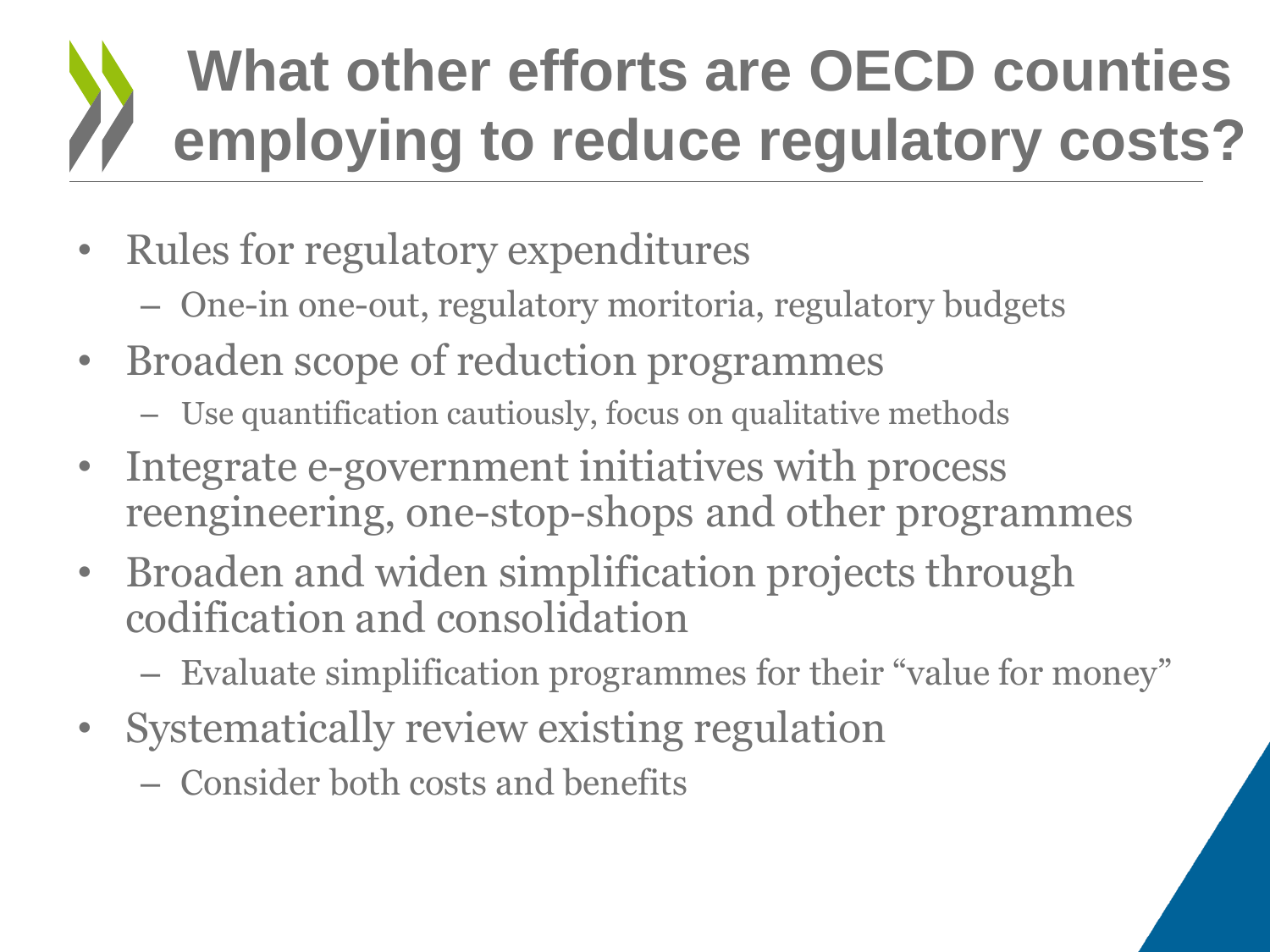- Burden reduction effort will take more than one iteration
- Strengthen oversight a Centre of Government through permanent institutional set up
- Ensure a "whole of government" approach
- Develop capacities agency level
- Integrate impact assessment into **decisionmaking** process
- Focus on the enforcement side by improve risk-based approaches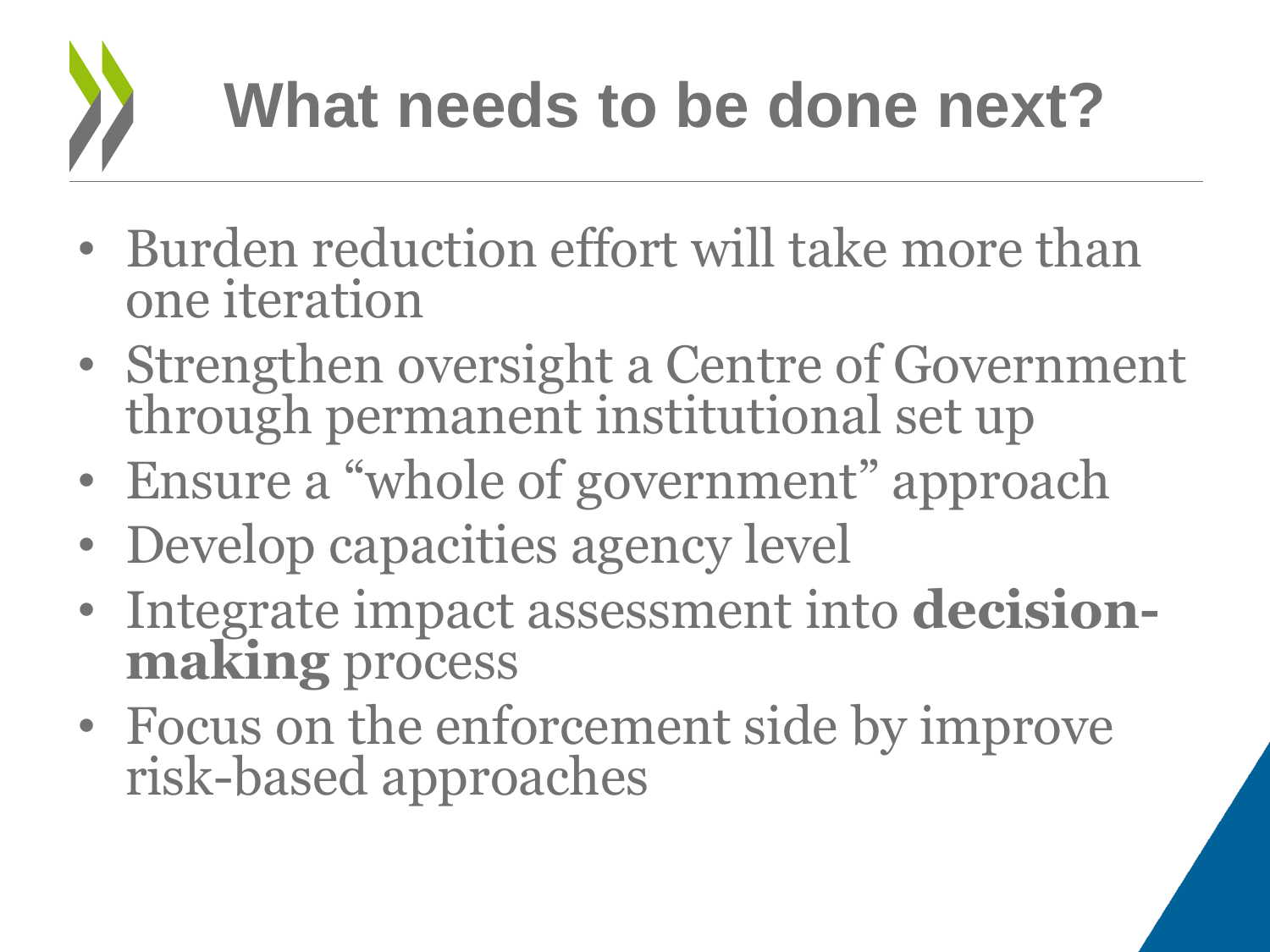## **More ambitious reforms should be considered over the medium term (1)**

- **Leadership is critical**. Virtually all OECD research point to the importance of strong leadership – whether by an individual policy maker or an institution charged with carrying out the reform.
- **Take a system wide approach.** The size and complexities of the regulatory system are not always understood or appreciated.
- **The context matters.** Regulatory reform is highly contextual, and should be tailored to suit existing government structures.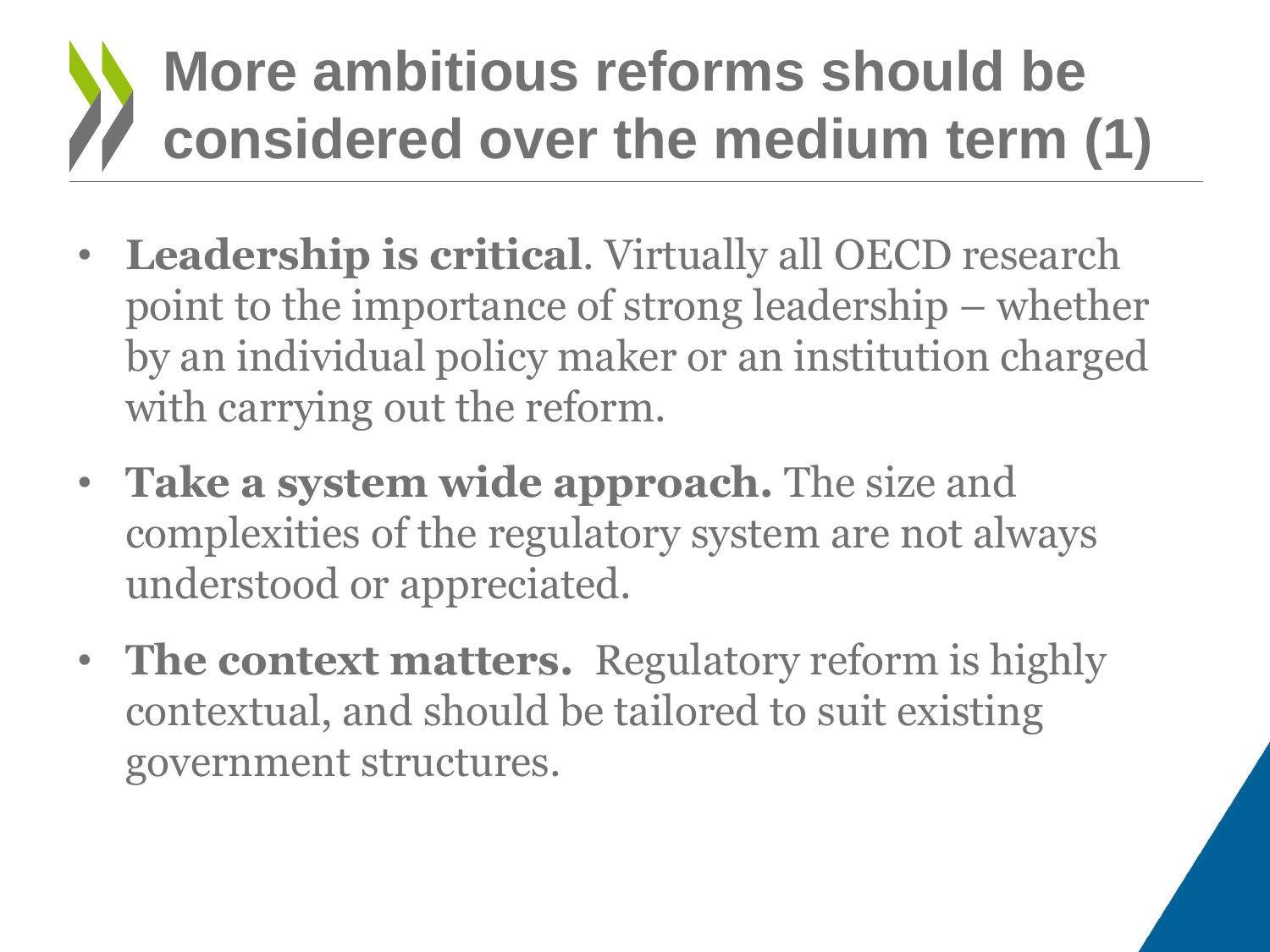## **More ambitious reforms should be considered over the medium term (2)**

- **Successful regulatory policy take time**. The more successful reforms generally took several years to prepare and adopt, and often took longer to implement.
- **Successful reforms take several attempts**. Many of the biggest reform successes followed earlier setbacks.
- **Focus on implementation.** Implementation of even well-designed reforms remains a continual challenge.
- **Early and continuous assessment of results.**  Development of the regulatory reform agenda is hampered by a lack of focus on monitoring and evaluation.